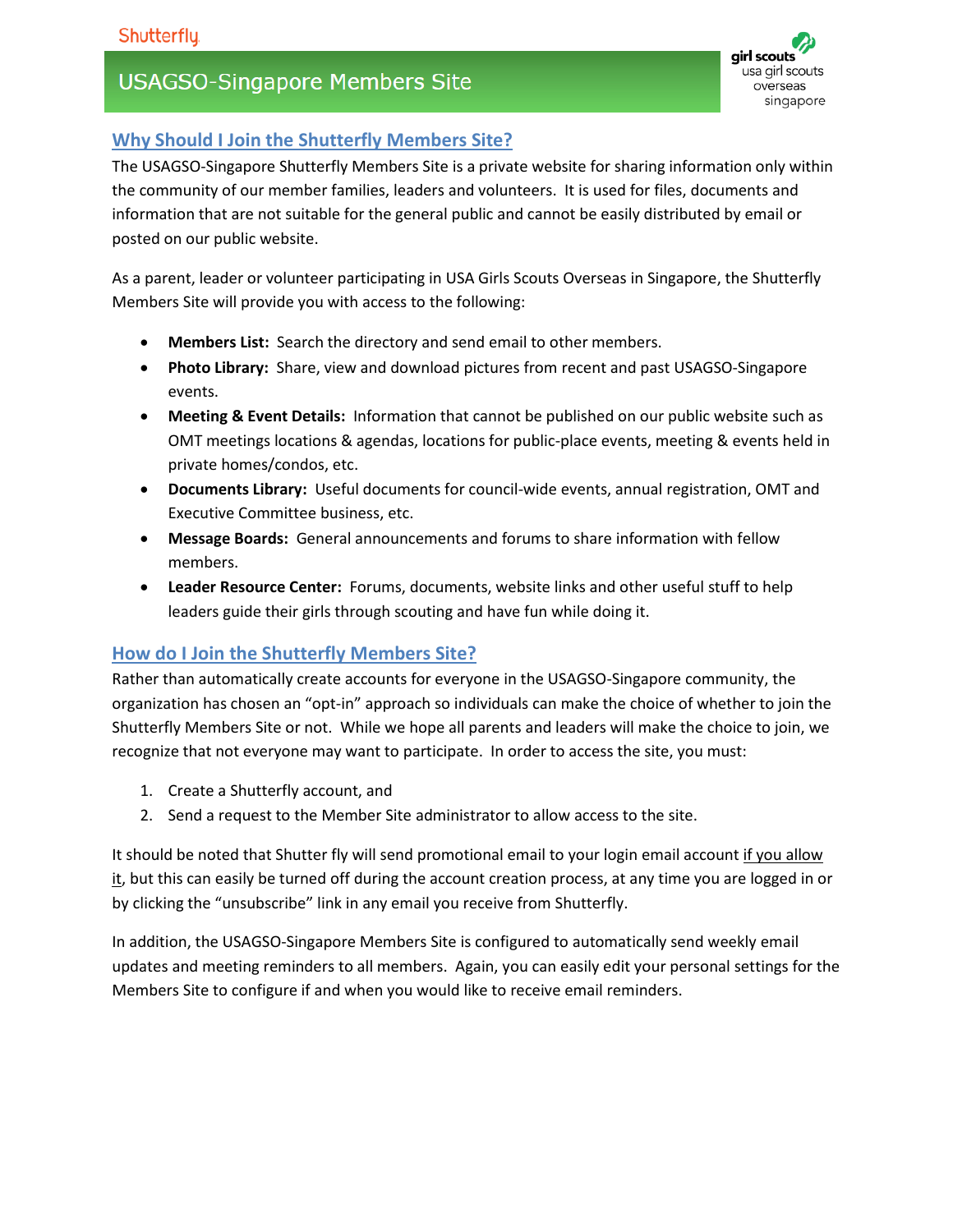### **But, I Already Have A Shutterfly Account…**

If you already have a Shutterfly account for your personal use, or for another Share site, you can use the same login for the USAGSO-Singapore Members site. You just need to login to Shutterfly and send an access request to the Member Site administrator.

Step 1: Open your favorite web browser and type in [https://usagsosingapore.shutterfly.com.](https://usagsosingapore.shutterfly.com/) Or you can visit the public website a[t www.singaporeusagirlscouts.org](http://www.singaporeusagirlscouts.org/) and click on the "Join our Members Site" link on the right side of the home page.



**Step 2:** If you have not logged in for a while, or do not have cookies enabled you will see the following screen. Click on the "Sign in" link at the bottom of the page. If you see something different, go on to Step 3.

| Shutterfly.                                          | Create your own free site!                                                                                       | Share Sites   Member sign in   Sign up   Help |
|------------------------------------------------------|------------------------------------------------------------------------------------------------------------------|-----------------------------------------------|
|                                                      | <b>USAGSO-Singapore Members Site</b>                                                                             |                                               |
| <b>Home</b><br>Join Shutterfly to see this site      | The owner has made this site private. You must sign up to gain access.                                           |                                               |
| <b>First name:</b>                                   |                                                                                                                  |                                               |
| Last name:                                           | <b>Benefits of a Free Shutterfly Membership</b><br>• Share your pictures and videos with friends and family      |                                               |
| <b>Email address:</b>                                | • Create your own free website<br>• Securely store your images for a lifetime-at no cost<br>· 50 free 4x6 prints |                                               |
| Password:<br>$(4 - 10$ characters)                   | Yes, please send me offers and info on new products and services.                                                |                                               |
| Re-enter password:                                   |                                                                                                                  |                                               |
| ■ Yes, I accept the Shutterfly terms and conditions. |                                                                                                                  |                                               |
| Join now<br>Already a Shutterfly met ber? Sign in    |                                                                                                                  |                                               |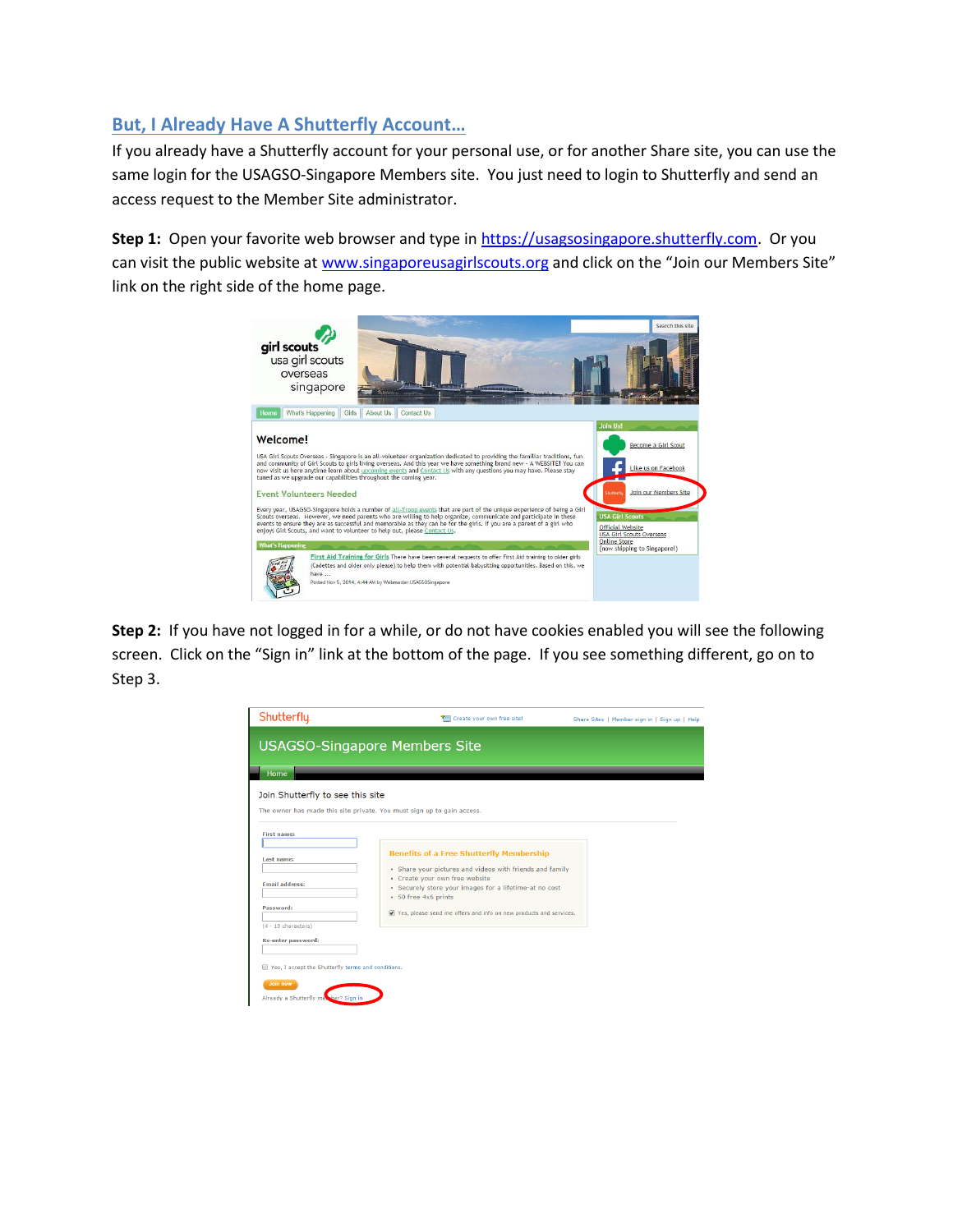**Step 3:** At the sign in page, enter the email and password you use to access your Shutterfly account and click the "Sign In" button.

| Shutterfly.                                                            | Create your own free site!                                                                                             | Share Sites   Member sign in   Sign up   Help |
|------------------------------------------------------------------------|------------------------------------------------------------------------------------------------------------------------|-----------------------------------------------|
| <b>USAGSO-Singapore Members Site</b>                                   |                                                                                                                        |                                               |
| Home                                                                   |                                                                                                                        |                                               |
| Sign in to Shutterfly to see this site                                 |                                                                                                                        |                                               |
| The owner has made this site private. You must sign in to gain access. |                                                                                                                        |                                               |
| Email:                                                                 |                                                                                                                        |                                               |
| Remember my email address                                              |                                                                                                                        |                                               |
| Password:                                                              |                                                                                                                        |                                               |
| Forgot password?                                                       |                                                                                                                        |                                               |
| Sign in                                                                |                                                                                                                        |                                               |
|                                                                        |                                                                                                                        |                                               |
| Not a member? Sign up                                                  |                                                                                                                        |                                               |
|                                                                        |                                                                                                                        |                                               |
|                                                                        |                                                                                                                        |                                               |
|                                                                        | About Shutterfly   Customer Service   Terms   Privacy   Help us improve Shutterfly Share. Send feedback to Shutterfly. |                                               |
| Copyright Shutterfly 1999-2014. All rights reserved.                   |                                                                                                                        |                                               |

**Step 4:** You will see a page that informs you this is a private site and you need to ask permission to become a member- click the "Ask" button.

| Shutterfly [Your Name]                                                                                                                                                     | Create your own free site!                                                                                                              |
|----------------------------------------------------------------------------------------------------------------------------------------------------------------------------|-----------------------------------------------------------------------------------------------------------------------------------------|
| <b>USAGSO-Singapore Members Site</b>                                                                                                                                       |                                                                                                                                         |
| Home                                                                                                                                                                       |                                                                                                                                         |
| Private site                                                                                                                                                               |                                                                                                                                         |
| [Your Email Address] 3 not on the member list for the site "USAGSO-Singapore Members Site".<br>The owner of the site may have invited you using a different email address. |                                                                                                                                         |
| the email address: [Your Email Address]<br>Ask                                                                                                                             | If you want permission to view this site, click on the button below to ask the site owner to make you a member of usaqsosingapore using |
|                                                                                                                                                                            |                                                                                                                                         |
|                                                                                                                                                                            |                                                                                                                                         |
|                                                                                                                                                                            |                                                                                                                                         |

About Shutterfly | Customer Service | Terms | Privacy | Help us improve Shutterfly Share. Send feedback to Shutterfly.<br>Copyright Shutterfly 1999-2014. All rights reserved.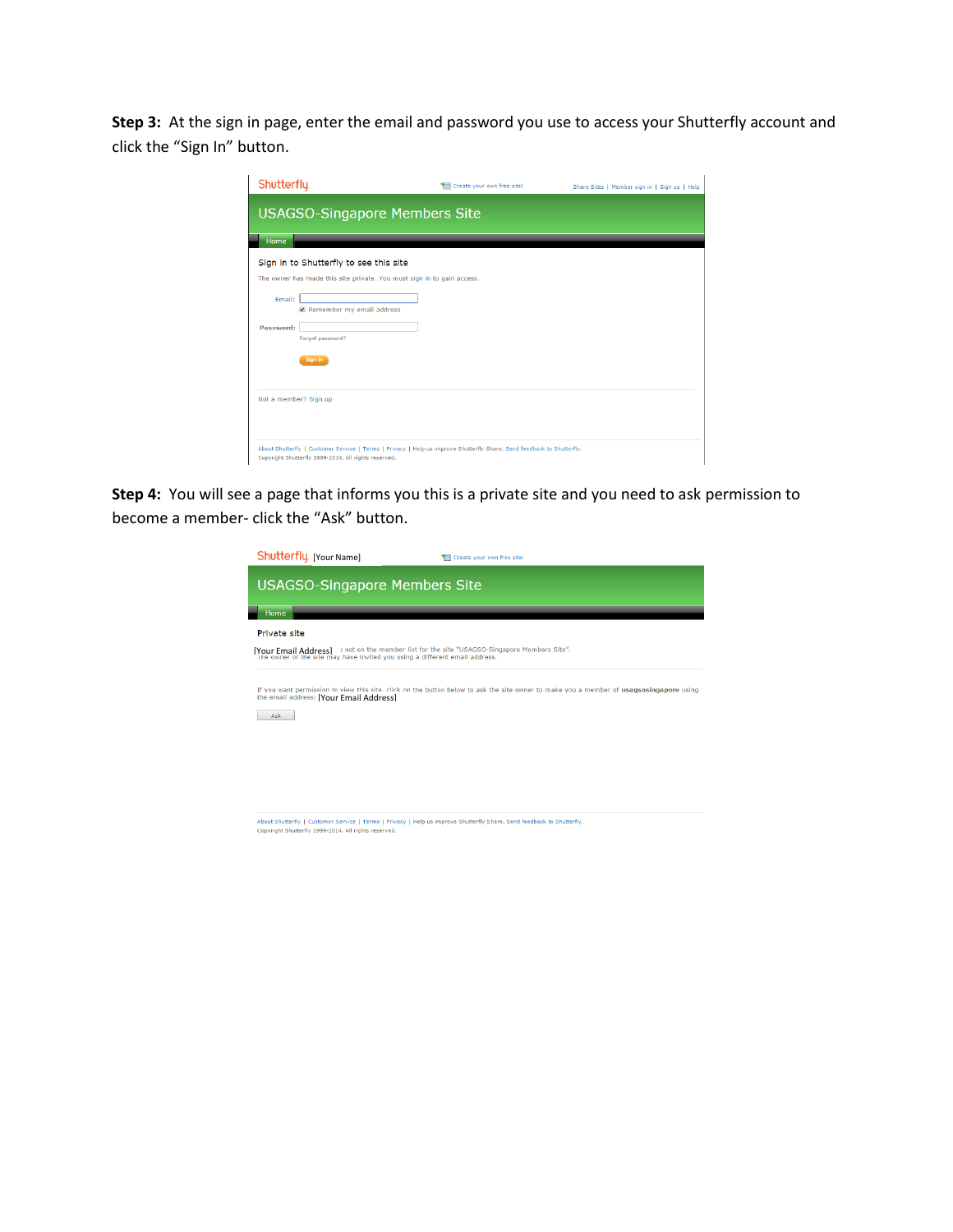**Step 5:** In the popup box, enter your full name (First and Last) in the Name field. In the Message field, please enter the troop number(s) for your daughter(s) and click the "Ask" button. This information is needed to match your request with the USAGSO-Singapore membership ledger.

| <b>Ask to become a member</b>                                                                                                                      | × |
|----------------------------------------------------------------------------------------------------------------------------------------------------|---|
| Click 'Ask' to request access to the site "USAGSO-Singapore<br>Members Site" using the email address below. You can include a<br>personal message. |   |
| Email address: [Your Email Address]                                                                                                                |   |
| Name:                                                                                                                                              |   |
| Message:<br>(optional)                                                                                                                             |   |
|                                                                                                                                                    |   |
| Ask<br>Cancel                                                                                                                                      |   |

**Step 6:** Once your request has been approved by the Shutterfly Member Site administrator, you will receive a membership confirmation email. From that point forward, you will always be able to access the Member Site using your Shutterfly login. Welcome!

#### **But I Don't Have A Shutterfly Account…**

No worries, it is very easy to create a new account and then request access to the USAGSO-Singapore Members Site. Once the administrator grants your access request, you will be able to login to the site using your account at any time.

**Step 1:** Open your favorite web browser and type in [https://usagsosingapore.shutterfly.com.](https://usagsosingapore.shutterfly.com/) Or you can visit the public website a[t www.singaporeusagirlscouts.org](http://www.singaporeusagirlscouts.org/) and click on the "Join our Members Site" link on the right side of the home page.

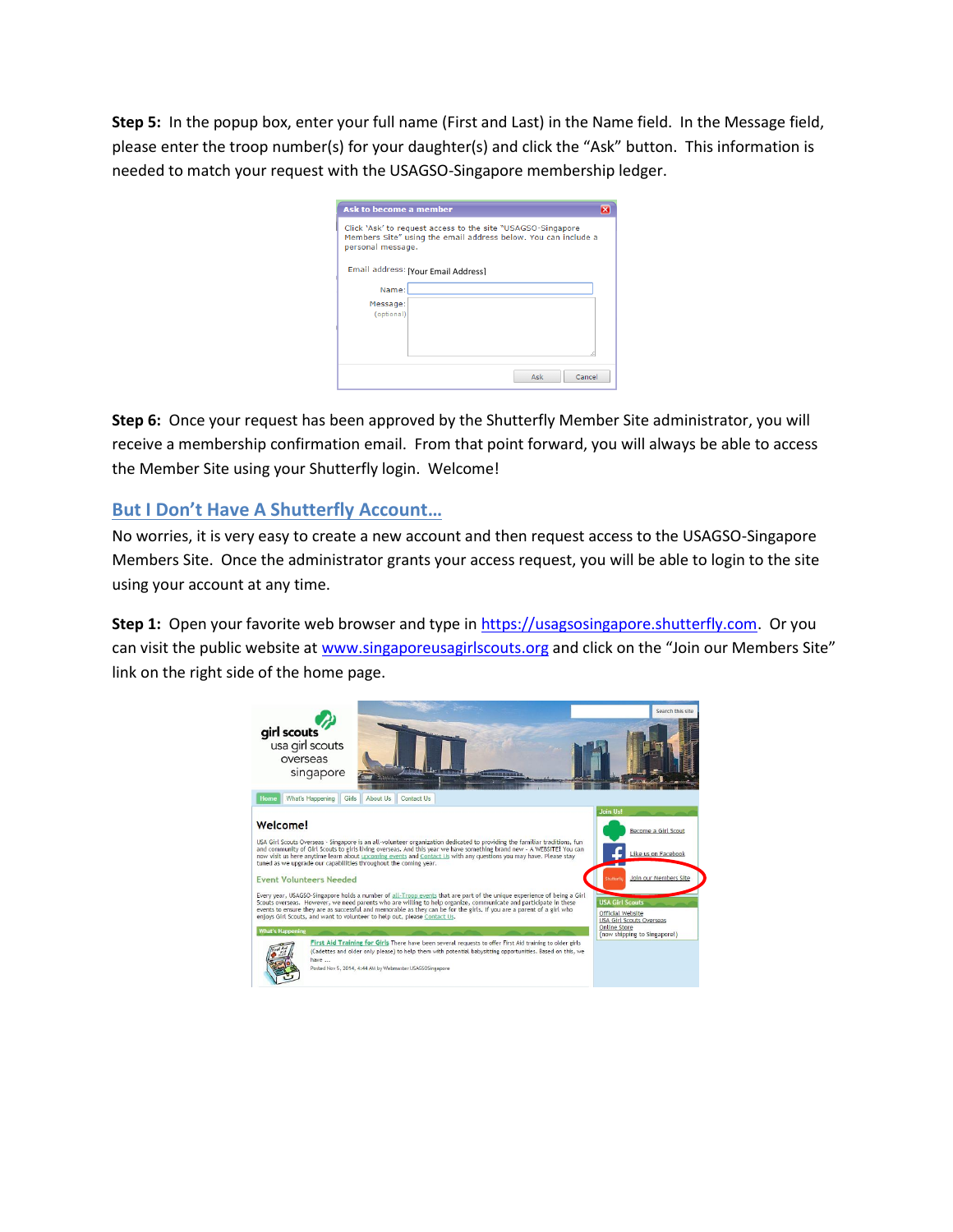**Step 2:** You should see a page that looks like the picture below – click the "Sign up" link near the bottom of the page. If you are already seeing the "Join Shutterfly to see this site" page, skip to Step 3.

| Shutterfly.                                                            | Create your own free site!                                                                                             | Share Sites   Member sign in   Sign up   Help |
|------------------------------------------------------------------------|------------------------------------------------------------------------------------------------------------------------|-----------------------------------------------|
| <b>USAGSO-Singapore Members Site</b>                                   |                                                                                                                        |                                               |
| Home                                                                   |                                                                                                                        |                                               |
| Sign in to Shutterfly to see this site                                 |                                                                                                                        |                                               |
| The owner has made this site private. You must sign in to gain access. |                                                                                                                        |                                               |
| Email:<br>Remember my email address                                    |                                                                                                                        |                                               |
| Password:<br>Forgot password?                                          |                                                                                                                        |                                               |
| Sign in                                                                |                                                                                                                        |                                               |
|                                                                        |                                                                                                                        |                                               |
| Not a member? Sign up                                                  |                                                                                                                        |                                               |
|                                                                        |                                                                                                                        |                                               |
| Copyright Shutterfly 1999-2014. All rights reserved.                   | About Shutterfly   Customer Service   Terms   Privacy   Help us improve Shutterfly Share. Send feedback to Shutterfly. |                                               |

**Step 3:** On the "Join Shutterfly to see this site" page, fill in your personal information and choose a password. Your email address will be your login name and will be used to send your account confirmation and site update emails. (Please use an email account that you check regularly!) Your password is private and the administrator has no access to it and cannot change it – so please choose something you will remember.

If you want to 'opt-out' of the Shutterfly promotional emails (and they do send quite a few), don't forget to un-check the box to the right of the password entry field.

Click the "Join now" button to submit your account information. An email will be sent to your address confirming your Shutterfly account details – however, you do not need to do anything to activate your account.

| Shutterfly.                                                                                                                  | Create your own free site!                                                                                                                                                                                                                                                                           | Share Sites   Member sign in   Sign up   Help |
|------------------------------------------------------------------------------------------------------------------------------|------------------------------------------------------------------------------------------------------------------------------------------------------------------------------------------------------------------------------------------------------------------------------------------------------|-----------------------------------------------|
| <b>USAGSO-Singapore Members Site</b>                                                                                         |                                                                                                                                                                                                                                                                                                      |                                               |
| Home                                                                                                                         |                                                                                                                                                                                                                                                                                                      |                                               |
| Join Shutterfly to see this site<br>The owner has made this site private. You must sign up to gain access.                   |                                                                                                                                                                                                                                                                                                      |                                               |
| <b>First name:</b><br>Last name:<br><b>Email address:</b><br>Password:<br>$(4 - 10$ characters)                              | <b>Benefits of a Free Shutterfly Membership</b><br>• Share your pictures and videos with friends and family<br>• Create your own free website<br>· Securely store your images for a lifetime-at no cost<br>· 50 free 4x6 prints<br>Yes, please send me offers and info on new products and services. |                                               |
| Re-enter password:<br>Yes, I accept the Shutterfly terms and conditions.<br>Join now<br>Already a Shutterfly member? Sign in |                                                                                                                                                                                                                                                                                                      |                                               |